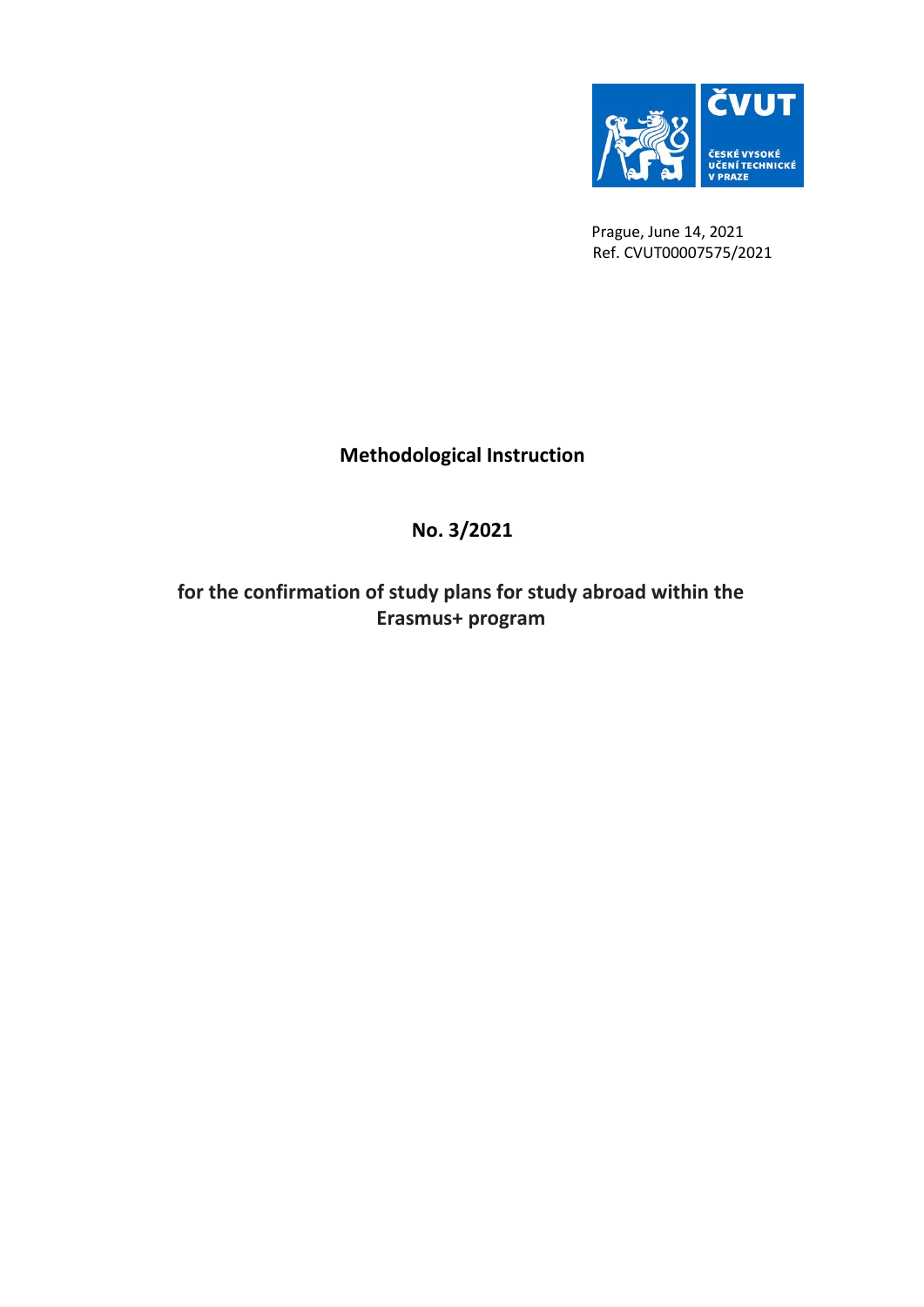- 1. The student applies through an electronic application *(https://mobility.cvut.cz)* to the program Erasmus+ within the deadlines set by the Department of Foreign Relations of the Rectorate of the Czech Technical University (hereinafter referred to as the OZV RČVUT). A relevant vice-dean (vice-dean for science and research for doctoral students, vice-dean for pedagogical activities for bachelor's and master's degree students), or a person authorized to do so by the director of the institute or by the dean of the faculty (in all cases, hereinafter referred to as the "vicedean") electronically confirms or rejects the student's participation in the program with regard to the fulfilment of his / her study obligations and the overall contribution to the study. The final selection of students for the Erasmus+ program will be made on the basis of applications and proposed nominations of individual faculties or university institutions (in all cases hereinafter referred to as "faculties") by the OZV RČVUT.
- 2. The study plan for studying abroad "Learning Agreement" (hereinafter referred to as LA) is proposed by the student in accordance with the study plan of the studied program / field. Based on the course offerings of the partner institutions listed on their website he / she may choose compulsory, compulsory optional, or optional subjects. For individual courses, the student fills in the LA form with their full name, code, number of ECTS credits and prepares a course description according to the available information on request. The form LA is the Annex No. I to this Methodological Instruction.
- 3. The student discusses the study plan with the relevant vice-dean for pedagogical activities, or another employee authorized by the dean / director (hereinafter referred to as the dean). Upon mutual agreement, the student prepares a written proposal of the so-called comparative sheet (https://studujvesvete.cvut.cz/dokumenty-a-pojmy/) or an analogous form according to the agreement of OZV RČVUT and faculty / institute, from which it will be clear for which subjects of his study plan at the CTU and with what credit evaluation the subjects studied at a foreign school will be recognized. The vice-dean for pedagogical activities approves the submitted study plan and the comparison sheet with his signature. Student passes LA and the comparative sheet to the OZV RČVUT together with other documents that are sent to the partner school.
- 4. The composition of courses must be such that the minimum number of credits recognized at the CTU for courses studied at partner institutions is 20 per semester. In the case of an individual discussion of a lower number of credits, their number must be stated in writing by the relevant vicedean on the comparison sheet. In the case of work on a bachelor's, diploma or dissertation thesis, the condition of fulfilling 20 credits per semester is not mandatory. However, it is necessary to recognize credits for a bachelor's or master's thesis.
- 5. The student is obliged to ensure that all changes in his / her study plan are approved in writing on the basis of the LA change form by both the host partner institution and the CTU (again represented by the relevant vice-dean), as soon as they occur. The student is obliged to deliver this corrected LA to the OZV RČVUT.
- 6. Fulfilment of the conditions set out in LA is proved by the student upon return to the relevant vice-dean by submitting a certificate Transcript of Records issued by the partner institution, and uploads this document together with the proof of recognition of the subjects to the student's card. The student is required to complete all courses enrolled in LA. If the actual number of recognized credits is less than 20 per semester or lower than the limit agreed individually by the relevant vice-dean, the student is obliged to return, depending on the number of actually recognized credits, a proportion of the funds provided.
- 7. A student of the last year of bachelor's study who plans to study abroad in the first semester of the follow-up master's study, may request the vice-dean for pedagogical activities to set an